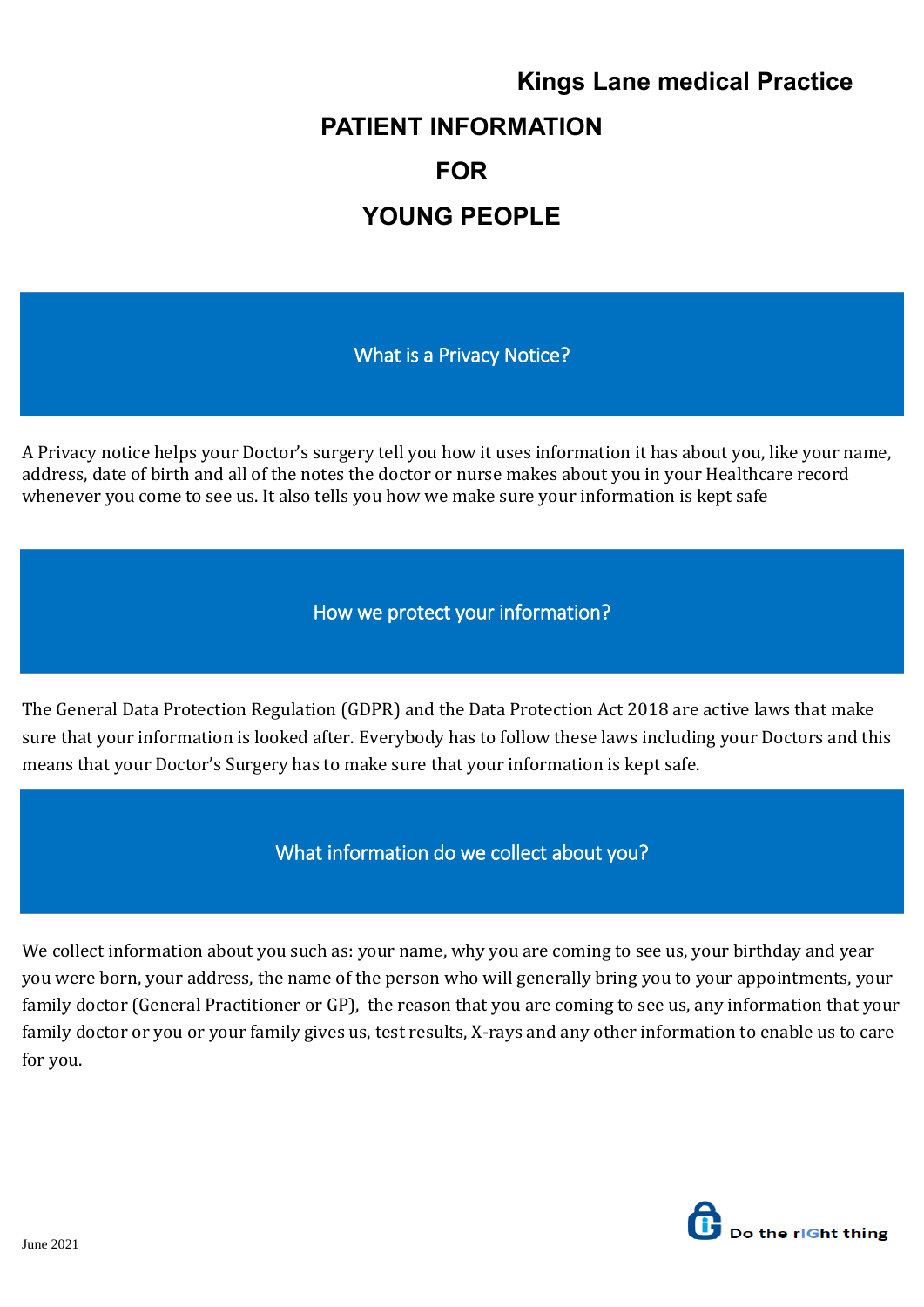## Why we collect it?

Our main purpose at **Kings Lane medical Practice** is to deliver quality healthcare to adults and children. We collect the information we need to care for you in the best way. We ask for your address so that we know where we can contact you, we ask for your date of birth as your age may be important to your care and each time you come to see us we will write down things that you tell us, things that we tell you and any medicines or treatment we give you so that way we can look back at what we have done for you to make sure we are treating you in the best way.

What do we do with it?

We keep the information we collect electronically and on paper. All of this information together is called your Health Record and anyone involved in caring for you at the Practice can see what has been collected. This way we can all make the right decisions about your care with all of the information you have given us.

Who we share it with?

We may share the information we record about you with others involved in your care. We routinely share information with school nurses, but not directly with school unless it is important for them to know. If you have a social worker, we will share it with them too. That way they are kept up to date on what we are doing for you. Your parents/guardians should get a copy of any letters we send to your doctor about your care.

If you tell us something that makes us worried about your safety or the safety of someone else you know, we might have to share this with other people outside of the practice - even if you don't want us to. This is part of our job to keep you and others safe.

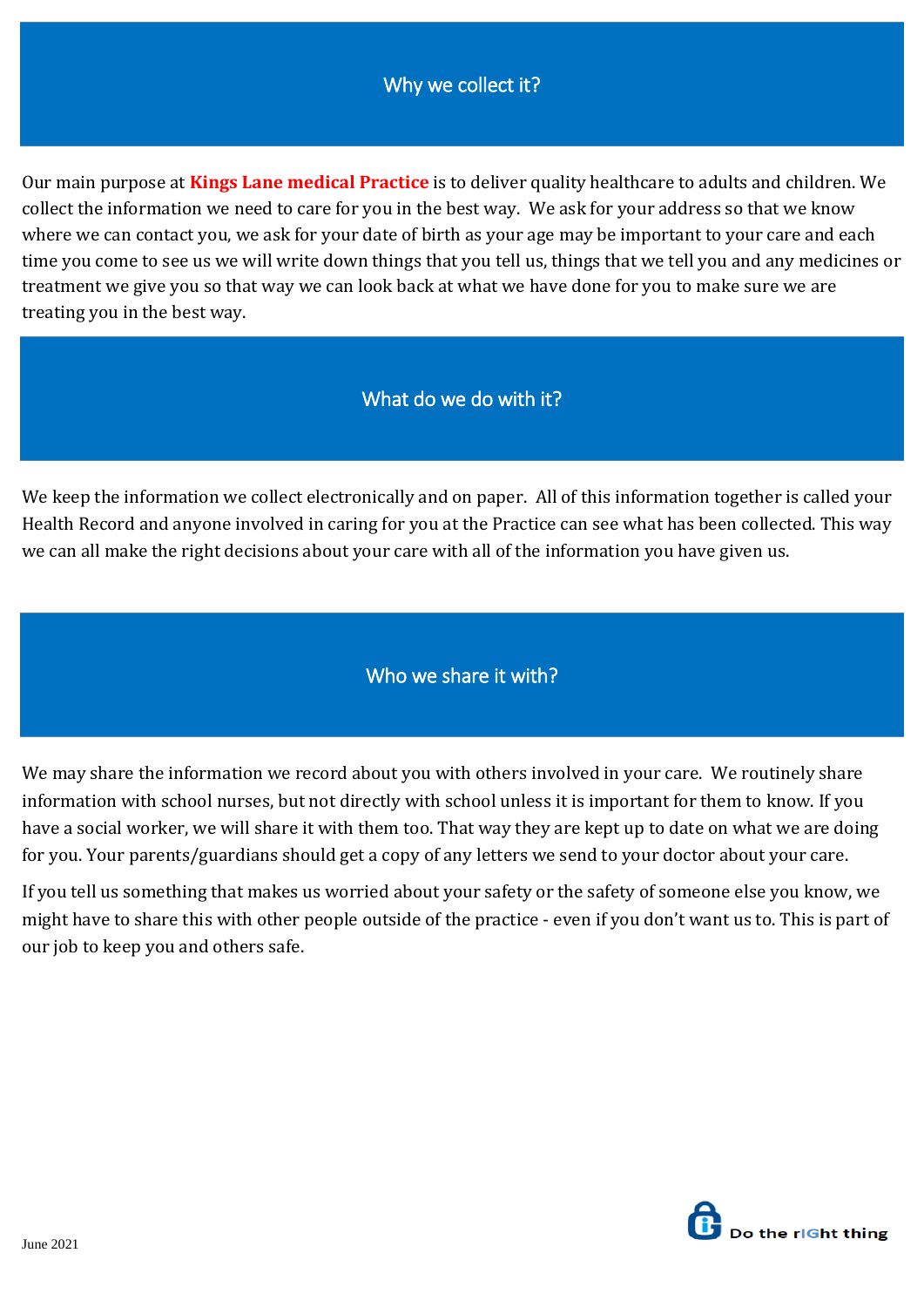Everyone working in our practice understands that they need to keep your information safe; this is called keeping your information confidential or protecting your privacy. They have training every year to remind them of this, we tell them that they are only allowed to look at your information if they are involved in your care or to help us run our practice and they understand that they must keep any information safe especially the information that identifies you. This might be your name or address and anything you come to see us about. We are not allowed to give any of this type of information to anyone who shouldn't see it. This includes talking to them about it.

## Checking we are doing our best

All GP Practices are checked by organisations to make sure they are treating and caring for patients and families in the best way they can. The people who inspect us may ask to see a small number of Health Records. They check that notes are written clearly and are kept safe to ensure that we are recording and storing your information safely.

How long do we keep your information for?

We will keep a copy of your information in our Practice for as long as you are registered with our Practice and if you leave the Practice, we will ensure that a copy of any information we hold about you is passed on to your new GP. Your record status will be marked as "inactive" in our clinical system but it will not be deleted.

Am I able to see the information you collect about me?

Yes! You or your family will need to ask your doctor or nurse first though as there may be things that we would need to explain to you such as abbreviations or medical words.